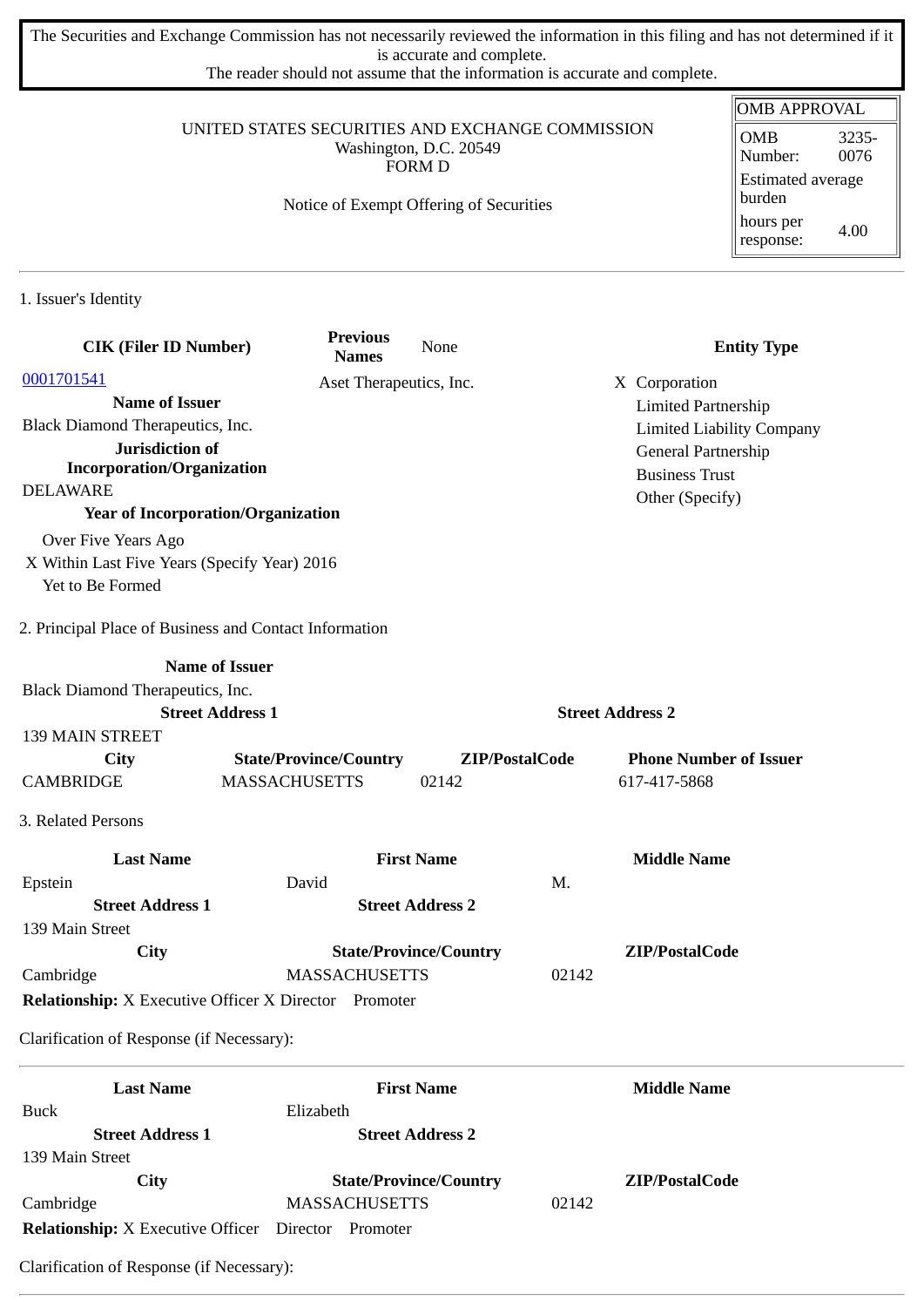| <b>Last Name</b>                                             | <b>First Name</b>                                     | <b>Middle Name</b> |
|--------------------------------------------------------------|-------------------------------------------------------|--------------------|
| Ni                                                           | Fang                                                  |                    |
| <b>Street Address 1</b>                                      | <b>Street Address 2</b>                               |                    |
| 139 Main Street                                              |                                                       |                    |
| City                                                         | <b>State/Province/Country</b>                         | ZIP/PostalCode     |
| Cambridge                                                    | <b>MASSACHUSETTS</b>                                  | 02142              |
| <b>Relationship:</b> X Executive Officer  Director  Promoter |                                                       |                    |
| Clarification of Response (if Necessary):                    |                                                       |                    |
| <b>Last Name</b>                                             | <b>First Name</b>                                     | <b>Middle Name</b> |
| Behbahani<br><b>Street Address 1</b>                         | Ali<br><b>Street Address 2</b>                        |                    |
| 139 Main Street                                              |                                                       |                    |
| City                                                         | <b>State/Province/Country</b>                         | ZIP/PostalCode     |
| Cambridge                                                    | <b>MASSACHUSETTS</b>                                  | 02142              |
| <b>Relationship:</b> Executive Officer X Director Promoter   |                                                       |                    |
| Clarification of Response (if Necessary):                    |                                                       |                    |
|                                                              |                                                       |                    |
| <b>Last Name</b><br>Shah                                     | <b>First Name</b>                                     | <b>Middle Name</b> |
| <b>Street Address 1</b>                                      | Rajeev<br><b>Street Address 2</b>                     |                    |
| 139 Main Street                                              |                                                       |                    |
| <b>City</b>                                                  | <b>State/Province/Country</b>                         | ZIP/PostalCode     |
| Cambridge                                                    | <b>MASSACHUSETTS</b>                                  | 02142              |
| <b>Relationship:</b> Executive Officer X Director Promoter   |                                                       |                    |
| Clarification of Response (if Necessary):                    |                                                       |                    |
|                                                              |                                                       |                    |
| <b>Last Name</b>                                             | <b>First Name</b>                                     | <b>Middle Name</b> |
| Mayweg<br><b>Street Address 1</b>                            | Alexander<br><b>Street Address 2</b>                  |                    |
| 139 Main Street                                              |                                                       |                    |
| City                                                         | <b>State/Province/Country</b>                         | ZIP/PostalCode     |
| Cambridge                                                    | <b>MASSACHUSETTS</b>                                  | 02142              |
| Relationship: Executive Officer X Director Promoter          |                                                       |                    |
| Clarification of Response (if Necessary):                    |                                                       |                    |
|                                                              |                                                       |                    |
| <b>Last Name</b>                                             | <b>First Name</b>                                     | <b>Middle Name</b> |
| Bolzon                                                       | <b>Bradley</b>                                        |                    |
| <b>Street Address 1</b>                                      | <b>Street Address 2</b>                               |                    |
| 139 Main Street<br>City                                      |                                                       | ZIP/PostalCode     |
| Cambridge                                                    | <b>State/Province/Country</b><br><b>MASSACHUSETTS</b> | 02142              |
| <b>Relationship:</b>                                         | <b>Executive Officer X Director Promoter</b>          |                    |
|                                                              |                                                       |                    |
| Clarification of Response (if Necessary):                    |                                                       |                    |
| <b>Last Name</b>                                             | <b>First Name</b>                                     | <b>Middle Name</b> |
| Menzel                                                       | Garry                                                 | Ε.                 |
| <b>Street Address 1</b>                                      | <b>Street Address 2</b>                               |                    |
| 139 Main Street                                              |                                                       |                    |
| <b>City</b>                                                  | <b>State/Province/Country</b>                         | ZIP/PostalCode     |
| Cambridge                                                    | <b>MASSACHUSETTS</b>                                  | 02142              |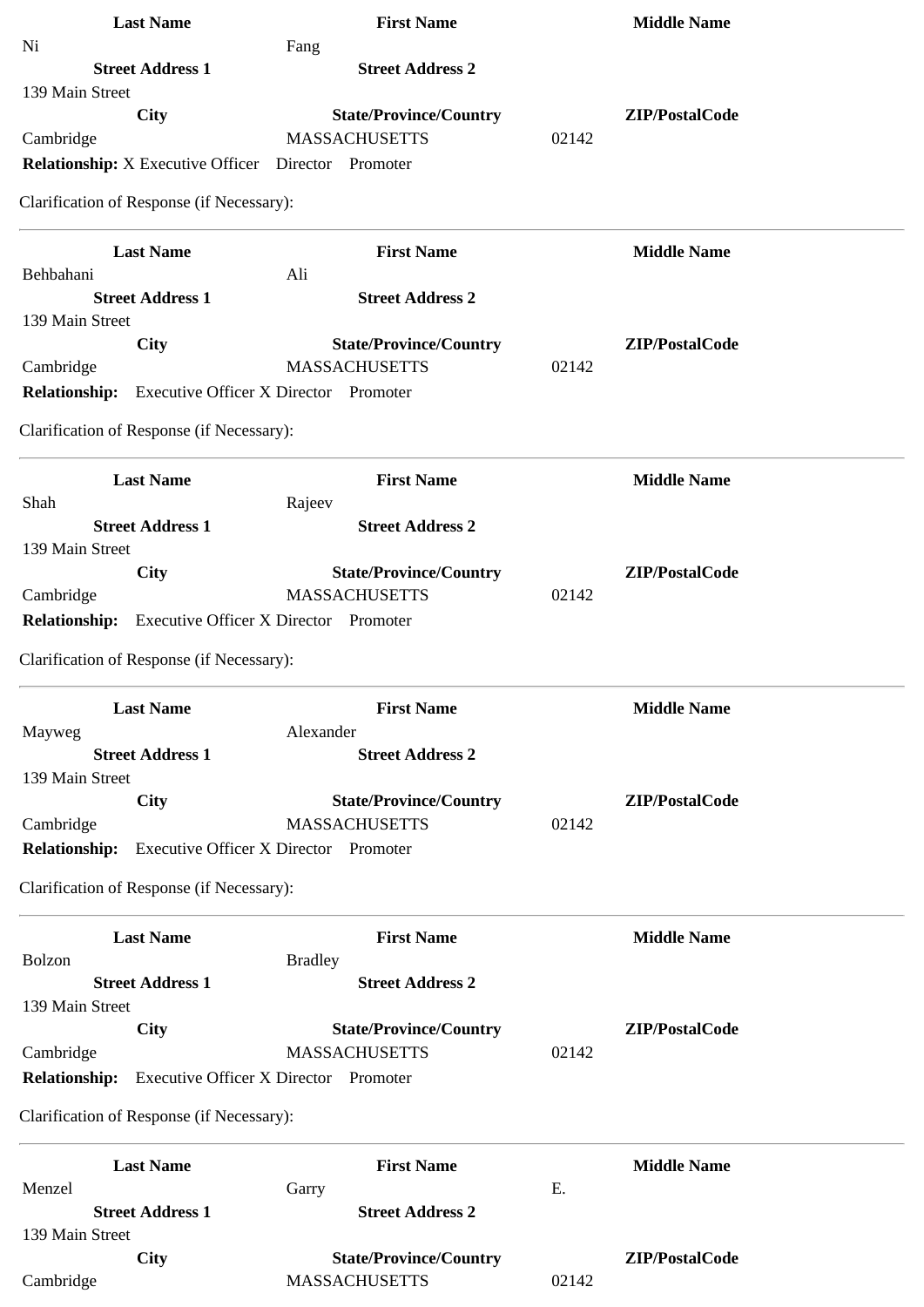## **Relationship:** Executive Officer X Director Promoter

Clarification of Response (if Necessary):

| <b>Last Name</b>                                    | <b>First Name</b>                   | <b>Middle Name</b>                     |
|-----------------------------------------------------|-------------------------------------|----------------------------------------|
| Hatzis-Schoch                                       | <b>Brent</b>                        |                                        |
| <b>Street Address 1</b>                             | <b>Street Address 2</b>             |                                        |
| 139 Main Street                                     |                                     |                                        |
| <b>City</b>                                         | <b>State/Province/Country</b>       | ZIP/PostalCode                         |
| Cambridge                                           | <b>MASSACHUSETTS</b>                | 02142                                  |
| <b>Relationship:</b> X Executive Officer            | Director<br>Promoter                |                                        |
| Clarification of Response (if Necessary):           |                                     |                                        |
| 4. Industry Group                                   |                                     |                                        |
| Agriculture                                         | <b>Health Care</b>                  | Retailing                              |
| <b>Banking &amp; Financial Services</b>             | X Biotechnology                     | Restaurants                            |
| <b>Commercial Banking</b>                           | <b>Health Insurance</b>             | Technology                             |
| Insurance                                           | Hospitals & Physicians              | Computers                              |
| Investing                                           | Pharmaceuticals                     | Telecommunications                     |
| <b>Investment Banking</b><br>Pooled Investment Fund | <b>Other Health Care</b>            |                                        |
| Is the issuer registered as                         |                                     | Other Technology<br>Travel             |
| an investment company under                         | Manufacturing<br><b>Real Estate</b> |                                        |
| the Investment Company                              | Commercial                          | Airlines & Airports                    |
| Act of 1940?                                        |                                     | Lodging & Conventions                  |
| N <sub>o</sub><br>Yes                               | Construction                        | Tourism & Travel Services              |
| Other Banking & Financial Services                  | <b>REITS &amp; Finance</b>          | Other Travel                           |
| <b>Business Services</b>                            | Residential                         | Other                                  |
| Energy                                              | <b>Other Real Estate</b>            |                                        |
| Coal Mining                                         |                                     |                                        |
| Electric Utilities                                  |                                     |                                        |
| <b>Energy Conservation</b>                          |                                     |                                        |
| <b>Environmental Services</b>                       |                                     |                                        |
| Oil & Gas                                           |                                     |                                        |
| <b>Other Energy</b>                                 |                                     |                                        |
| 5. Issuer Size                                      |                                     |                                        |
| <b>Revenue Range</b>                                | <b>OR</b>                           | <b>Aggregate Net Asset Value Range</b> |
| No Revenues                                         | No Aggregate Net Asset Value        |                                        |
| $$1 - $1,000,000$                                   | $$1 - $5,000,000$                   |                                        |
| $$1,000,001 - $5,000,000$                           | \$5,000,001 - \$25,000,000          |                                        |
| $$5,000,001 -$<br>\$25,000,000                      | \$25,000,001 - \$50,000,000         |                                        |
| \$25,000,001 -<br>\$100,000,000                     | \$50,000,001 - \$100,000,000        |                                        |
| Over \$100,000,000                                  | Over \$100,000,000                  |                                        |
|                                                     | Decline to Disclose                 |                                        |
| X Decline to Disclose                               |                                     |                                        |

6. Federal Exemption(s) and Exclusion(s) Claimed (select all that apply)

Rule 504(b)(1) (not (i), (ii) or (iii)) Investment Company Act Section 3(c)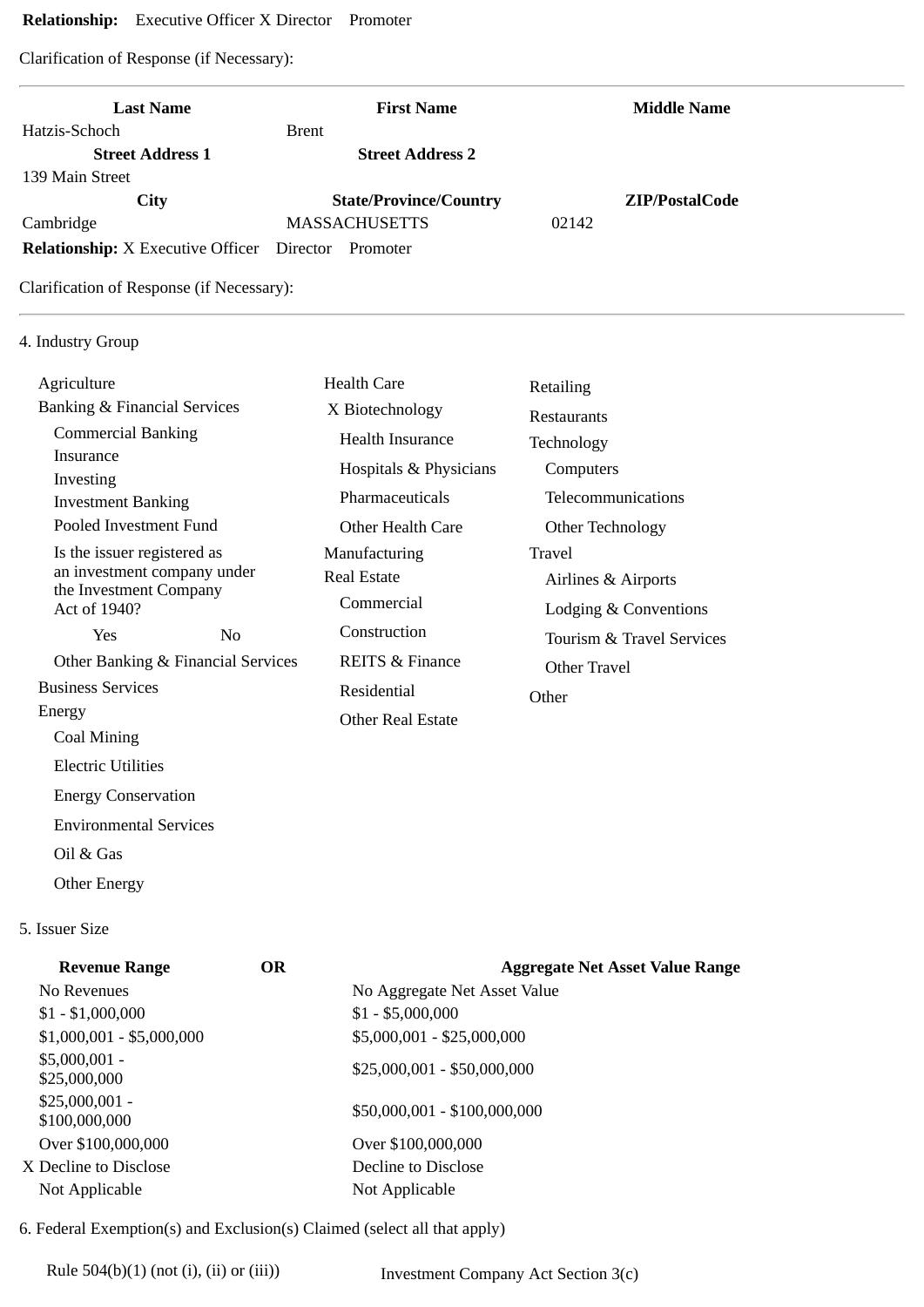| Rule 504 (b) $(1)(i)$                                                                                                                  | Section $3(c)(1)$       | Section $3(c)(9)$                               |                 |
|----------------------------------------------------------------------------------------------------------------------------------------|-------------------------|-------------------------------------------------|-----------------|
| Rule 504 (b)(1)(ii)                                                                                                                    | Section $3(c)(2)$       | Section $3(c)(10)$                              |                 |
| Rule 504 (b)(1)(iii)                                                                                                                   | Section $3(c)(3)$       | Section $3(c)(11)$                              |                 |
| X Rule 506(b)<br>Rule $506(c)$                                                                                                         | Section $3(c)(4)$       | Section $3(c)(12)$                              |                 |
| Securities Act Section 4(a)(5)                                                                                                         | Section $3(c)(5)$       | Section $3(c)(13)$                              |                 |
|                                                                                                                                        | Section $3(c)(6)$       | Section $3(c)(14)$                              |                 |
|                                                                                                                                        | Section $3(c)(7)$       |                                                 |                 |
|                                                                                                                                        |                         |                                                 |                 |
| 7. Type of Filing                                                                                                                      |                         |                                                 |                 |
| New Notice Date of First Sale 2018-12-21<br>X Amendment                                                                                | First Sale Yet to Occur |                                                 |                 |
| 8. Duration of Offering                                                                                                                |                         |                                                 |                 |
| Does the Issuer intend this offering to last more than one year?                                                                       |                         | Yes X No                                        |                 |
| 9. Type(s) of Securities Offered (select all that apply)                                                                               |                         |                                                 |                 |
| X Equity                                                                                                                               |                         | Pooled Investment Fund Interests                |                 |
| Debt                                                                                                                                   |                         | Tenant-in-Common Securities                     |                 |
| Option, Warrant or Other Right to Acquire Another Security<br>Security to be Acquired Upon Exercise of Option, Warrant or              |                         | <b>Mineral Property Securities</b>              |                 |
| Other Right to Acquire Security                                                                                                        |                         | Other (describe)                                |                 |
| 10. Business Combination Transaction                                                                                                   |                         |                                                 |                 |
| Is this offering being made in connection with a business combination transaction, such as<br>a merger, acquisition or exchange offer? |                         | Yes X No                                        |                 |
| Clarification of Response (if Necessary):                                                                                              |                         |                                                 |                 |
| 11. Minimum Investment                                                                                                                 |                         |                                                 |                 |
| Minimum investment accepted from any outside investor \$0 USD                                                                          |                         |                                                 |                 |
| 12. Sales Compensation                                                                                                                 |                         |                                                 |                 |
| Recipient                                                                                                                              |                         | Recipient CRD Number X None                     |                 |
| (Associated) Broker or Dealer X None                                                                                                   |                         | (Associated) Broker or Dealer CRD Number X None |                 |
| <b>Street Address 1</b>                                                                                                                |                         | <b>Street Address 2</b>                         |                 |
| City                                                                                                                                   |                         | State/Province/Country                          | ZIP/Postal Code |
| State(s) of Solicitation (select all that apply)<br>Check "All States" or check individual States                                      | <b>All States</b>       | Foreign/non-US                                  |                 |
| 13. Offering and Sales Amounts                                                                                                         |                         |                                                 |                 |
| <b>Total Offering Amount</b><br>\$87,224,867 USD or                                                                                    | Indefinite              |                                                 |                 |
| <b>Total Amount Sold</b><br>\$44,236,469 USD                                                                                           |                         |                                                 |                 |
| Total Remaining to be Sold \$42,988,398 USD or                                                                                         | Indefinite              |                                                 |                 |
| Clarification of Response (if Necessary):                                                                                              |                         |                                                 |                 |
| 14. Investors                                                                                                                          |                         |                                                 |                 |

Select if securities in the offering have been or may be sold to persons who do not qualify as accredited investors, and enter the number of such non-accredited investors who already have invested in the offering. Regardless of whether securities in the offering have been or may be sold to persons who do not qualify as accredited investors, enter the total number of investors who already have invested in the offering:

 $\sqrt{16}$